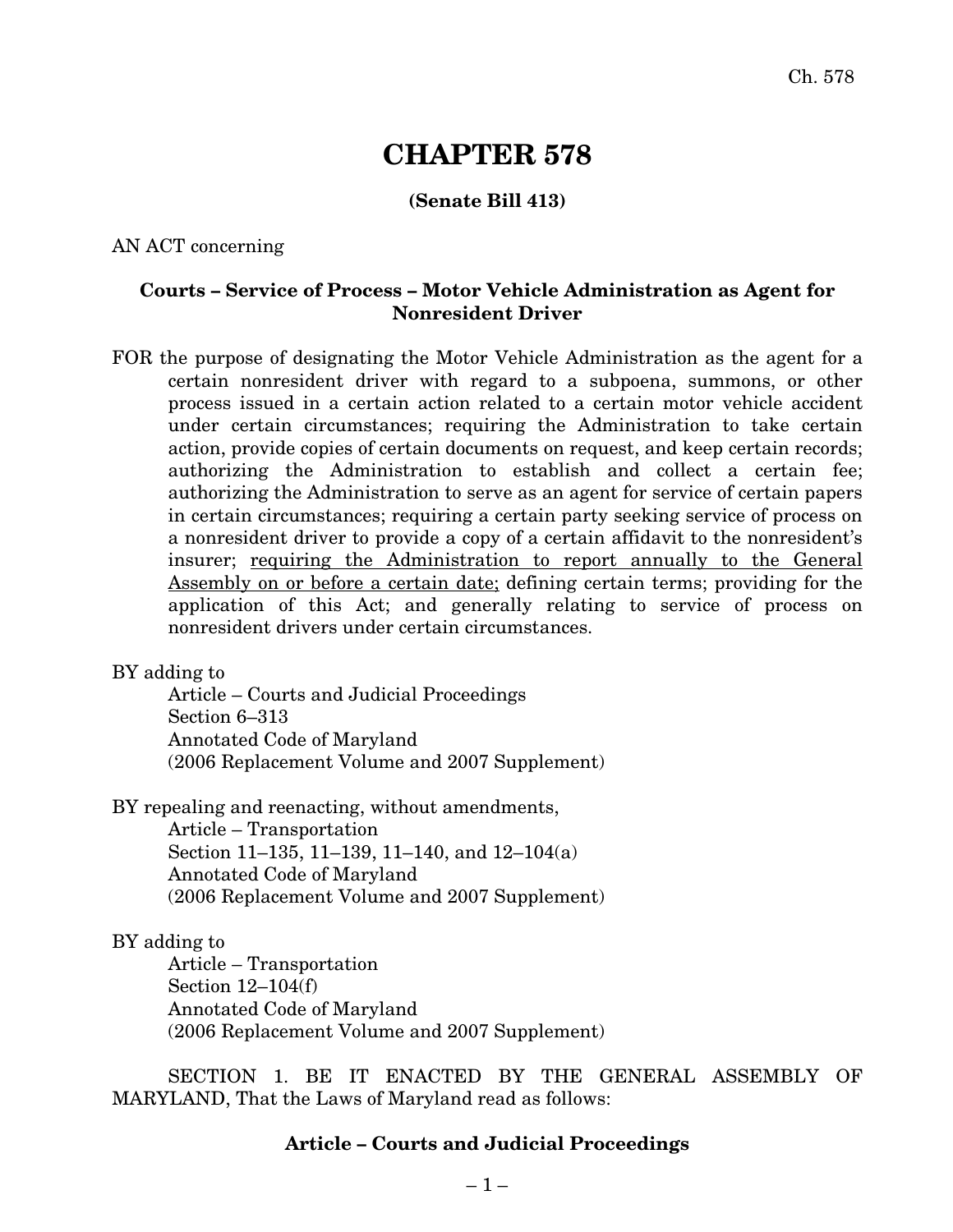## **6–313.**

**(A) (1) IN THIS SECTION THE FOLLOWING WORDS HAVE THE MEANINGS INDICATED.**

**(2) "MOTOR VEHICLE" HAS THE MEANING STATED IN § 11–135 OF THE TRANSPORTATION ARTICLE.**

**(3) "NONRESIDENT" HAS THE MEANING STATED IN § 11–139 OF THE TRANSPORTATION ARTICLE.**

**(4) "NONRESIDENT'S PRIVILEGE TO DRIVE" HAS THE MEANING STATED IN § 11–140 OF THE TRANSPORTATION ARTICLE.**

**(B) BY EXERCISING A NONRESIDENT'S PRIVILEGE TO DRIVE A MOTOR VEHICLE IN THE STATE, A NONRESIDENT IRREVOCABLY APPOINTS THE MOTOR VEHICLE ADMINISTRATION AS AGENT TO RECEIVE A SUBPOENA, A SUMMONS, OR OTHER PROCESS THAT IS:**

**(1) ISSUED IN AN ACTION THAT IS RELATED TO AN ACCIDENT OR COLLISION INVOLVING A MOTOR VEHICLE DRIVEN BY THE NONRESIDENT DRIVER AND IN WHICH THE NONRESIDENT DRIVER IS NAMED AS A PARTY; AND**

**(2) DIRECTED TO THE NONRESIDENT DRIVER.**

**(C) SERVICE OF PROCESS IS SUFFICIENT SERVICE ON A NONRESIDENT DRIVER IF:**

**(1) SERVICE IS MADE BY THE PERSONAL DELIVERY AND LEAVING OF A COPY OF THE PROCESS, WITH A CERTIFICATION OF THE LAST KNOWN ADDRESS OF THE NONRESIDENT DRIVER, WITH THE MOTOR VEHICLE ADMINISTRATION;**

**(2) A FEE FOR SERVICE OF PROCESS IS PAID TO THE MOTOR VEHICLE ADMINISTRATION;**

**(3) THE MOTOR VEHICLE ADMINISTRATION SENDS A COPY OF THE PROCESS BY CERTIFIED MAIL, RETURN RECEIPT REQUESTED, TO THE NONRESIDENT DRIVER AT THE NONRESIDENT DRIVER'S LAST KNOWN ADDRESS; AND**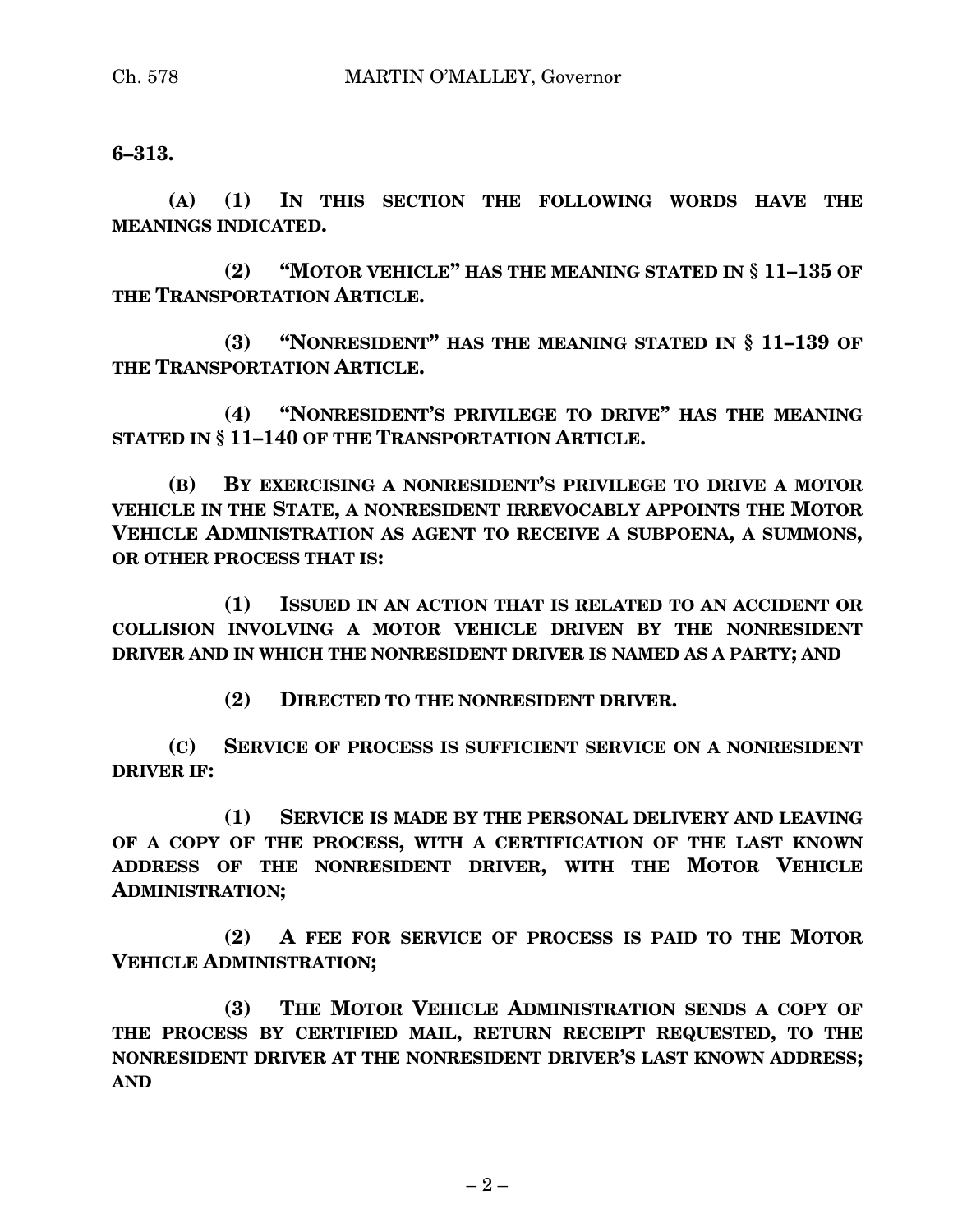**(4) THE MOTOR VEHICLE ADMINISTRATION FILES AN AFFIDAVIT OF COMPLIANCE WITH THE PROVISIONS OF THIS SECTION WITH THE CLERK OF THE COURT IN WHICH THE ACTION IS PENDING.**

**(D) THE MOTOR VEHICLE ADMINISTRATION SHALL PROVIDE A COPY OF THE AFFIDAVIT OF COMPLIANCE TO THE PARTY SEEKING SERVICE.**

**(E) THE PARTY SEEKING SERVICE SHALL SEND BY CERTIFIED MAIL, RETURN RECEIPT REQUESTED, A COPY OF THE AFFIDAVIT OF COMPLIANCE TO THE AUTOMOBILE MOTOR VEHICLE INSURER OF THE NONRESIDENT DRIVER.**

**(F) (1) THE MOTOR VEHICLE ADMINISTRATION SHALL KEEP A RECORD OF ALL PROCESS SERVED UNDER THIS SECTION THAT SHOWS THE DATE AND HOUR OF SERVICE ON THE ADMINISTRATION BY THE PARTY SEEKING SERVICE.**

**(2) WHEN THE CERTIFIED RETURN RECEIPT IS RETURNED TO THE MOTOR VEHICLE ADMINISTRATION, THE ADMINISTRATION SHALL:**

**(I) DELIVER IT TO THE PARTY SEEKING SERVICE; AND**

**(II) KEEP A RECORD OF THE DATE OF ITS RECEIPT AND THE DATE OF ITS DELIVERY TO THE PARTY SEEKING SERVICE.**

**(G) THE MOTOR VEHICLE ADMINISTRATION IS AUTHORIZED TO ESTABLISH AND COLLECT A REASONABLE FEE TO RECOVER THE ADMINISTRATION'S COSTS UNDER THIS SECTION.**

**(H) THE MOTOR VEHICLE ADMINISTRATION SHALL REPORT TO THE GENERAL ASSEMBLY ON OR BEFORE JANUARY 1 OF EACH YEAR, IN ACCORDANCE WITH § 2–1246 OF THE STATE GOVERNMENT ARTICLE, THE FOLLOWING INFORMATION FOR THE PRECEDING CALENDAR YEAR:**

**(1) THE TOTAL NUMBER OF SUBPOENAS, SUMMONSES, AND OTHER SERVICE OF PROCESS ISSUED IN ACCORDANCE WITH THE PROVISIONS OF THIS SECTION;**

**(2) THE NUMBER OF INSTANCES IN WHICH THE MOTOR VEHICLE ADMINISTRATION FAILED TO REACH THE INDIVIDUAL BEING SERVED AND THE REASONS THAT THOSE ATTEMPTS FAILED;**

**(3) A BREAKDOWN OF ALL DIRECT AND INDIRECT COSTS INCURRED BY THE MOTOR VEHICLE ADMINISTRATION IN CARRYING OUT THE REQUIREMENTS OF THIS SECTION; AND**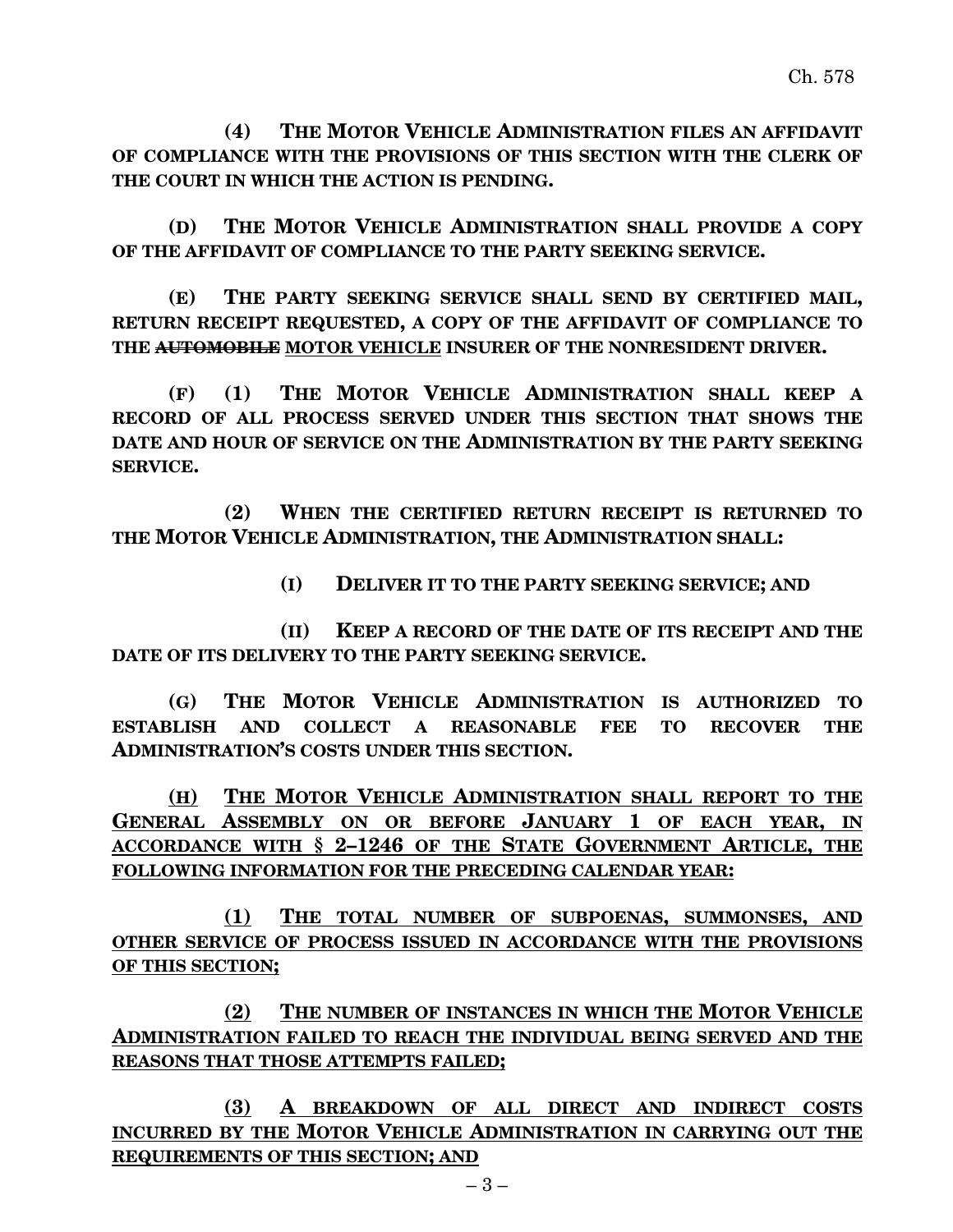## **(4) THE TOTAL FEES COLLECTED BY THE MOTOR VEHICLE ADMINISTRATION FROM PERSONS REQUESTING SERVICE OF PROCESS UNDER THIS SECTION.**

## **Article – Transportation**

11–135.

(a) (1) "Motor vehicle" means, except as provided in subsection (b) of this section, a vehicle that:

(i) Is self–propelled or propelled by electric power obtained from overhead electrical wires; and

- (ii) Is not operated on rails.
- (2) "Motor vehicle" includes a low speed vehicle.
- (b) "Motor vehicle" does not include:
	- (1) A moped, as defined in § 11–134.1 of this subtitle; or
	- (2) A motor scooter, as defined in § 11–134.5 of this subtitle.

#### 11–139.

"Nonresident" means any person who is not a resident, as that term is defined in this subtitle.

#### $11-140$ .

"Nonresident's privilege to drive" means the privilege granted to a nonresident by the laws of this State to drive a motor vehicle in this State or to use in this State a vehicle owned by the nonresident.

#### 12–104.

(a) In addition to the specific powers granted and duties imposed by this title, the Administration has the powers and duties set forth in this section.

**(F) IN ACCORDANCE WITH § 6–313 OF THE COURTS ARTICLE AND THE MARYLAND RULES, THE ADMINISTRATION SHALL SERVE AS THE AGENT TO RECEIVE A SUBPOENA, A SUMMONS, OR OTHER PROCESS FOR A NONRESIDENT DRIVER NAMED AS A PARTY IN AN ACTION BROUGHT IN A COURT OF THIS STATE.**